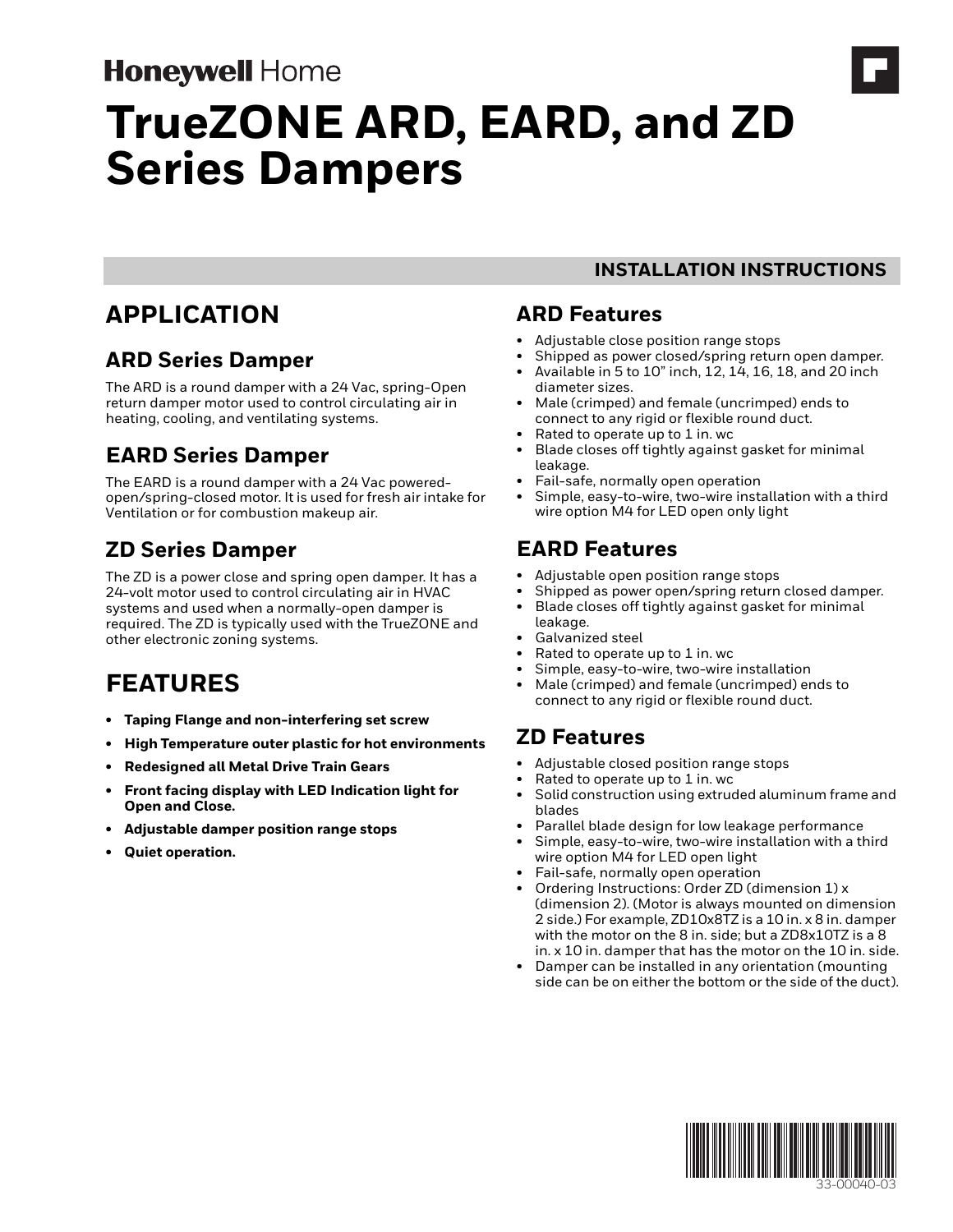# **SPECIFICATIONS**

#### *IMPORTANT*

*The specifications given in this publication do not include normal manufacturing tolerances. Therefore, this unit may not exactly match the listed specifications. Also, this product is tested and calibrated under closely controlled conditions, and some minor differences in performance can be expected if those conditions are changed.*

**Motor Electrical Rating:** 24 Vac, 60 Hz, 8VA.

**Motor Electrical Connection:** Push terminals. Solid (not stranded) wire is recommend.

**Motor Nominal Angular Rotation:** 90°.

**Motor Torque:** Minimum 71 in.-oz. (500 millinewton meters) output torque available when motor is energized and device is at the spring return initial start position.

#### **Nominal Motor Timing at 77°F (25°C) Ambient:**

Energized at rated load: 30 seconds. De-energized (spring return): 10 seconds.

**Motor Ambient Temperature Rating:** 40° to 140°F (5° to 60°C).

Leakage: Less than 1% at 1/2 in. wc.

**Pressure Drop:** Maximum at full open: 0.0329 in. wc at 800

ft/min.



**Maximum Static Pressure:** 1 in. wc for all models except 0.3 in. wc for ARD20.

- **Motor Shaft Rotation Direction:** Clockwise, when energized and viewed from the base or shaft end.
- **Motor Mounting Means:** Direct connection to damper shaft.

**Motor Mounting Position:** Multi-poise.

**Motor Dimensions:** See Fig. 1.

#### **Construction**

#### **ARD Dampers**

- Frame: Galvanized steel spiral duct, crimped on downstream side.
- ARD Sizes: 5 in., 6 in., 7 in., 8 in., 9 in., 10 in., 12 in., 14 in., 16 in., 18 in., and 20 in. diameters.

Gauge: ARD5-ARD12: 24 Gauge frame, and 22 Gauge Blade: ARD14-ARD20: 22 Gauge frame, and 20 Gauge Blade

#### **EARD Dampers**

Frame: Galvanized steel spiral duct EARD Sizes: 5-, 6-. 7-, and 8-, inch diameter sizes

#### **ZD Dampers**

Frame: Solid construction using extruded aluminum frame and blades

- ZD Sizes: Even sizes from 6in. x 6in. up to 36 in x 36 in.
- Damper dimensions: All ZD dampers are actually sized 5/32 in. smaller than the listed size to ensure correct fit.



M35186

**Fig. 1. Motor and damper dimensions in in. (mm).**

# **INSTALLATION OF ARD AND EARD DAMPERS**

### **Before Installing this Product…**

- **1.** Read all instructions before installing this product. Failure to follow the instructions can damage the product or cause a hazardous condition.
- **2.** Check the ratings given in the instructions and on the product to make sure the product is suitable for your application.
- **3.** Installer must be a trained, experienced service technician.
- **4.** Install the product in an area that is easily accessible for checkout and service.
- **5.** After completing installation, use these instructions to check out the product operation.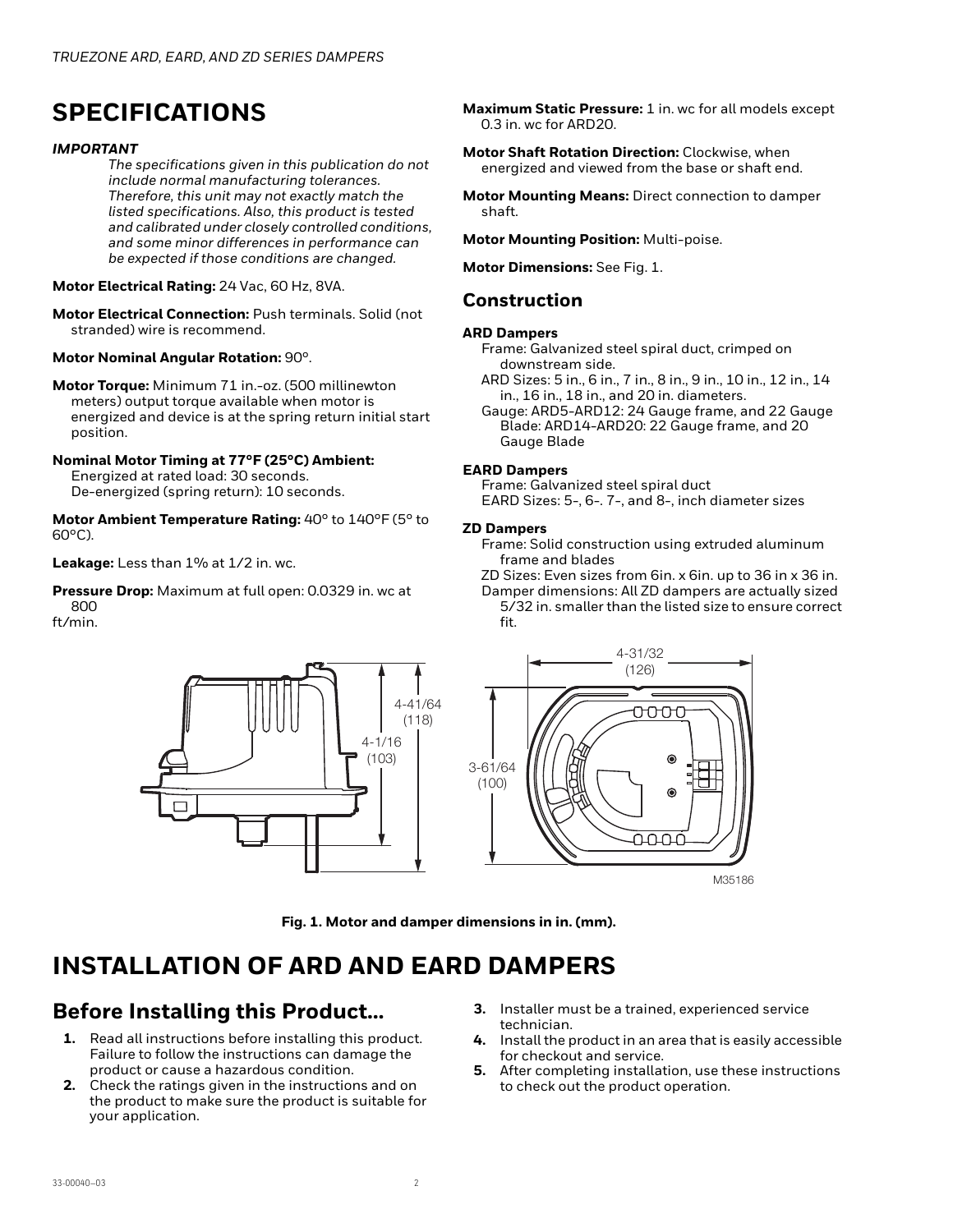### **Installing the Round (ARD and EARD) Dampers**

- **1.** Insert the crimped end of the ARD or EARD into the uncrimped end of the rigid round duct and secure with sheet metal screws (not provided). When using flexible duct, slip the duct over the end of the ARD or EARD and secure it with duct straps (not provided).
- **2.** When installing the damper in a horizontal application, make sure the motor actuator is located on the side or top of the damper. Do not locate the motor on the bottom of the damper. The damper can be mounted in a vertical duct.
- **3.** Adjust Range stop position to desired closed positions. ARD and ZD Dampers are completely closed in position 0. EARD Dampers are completely open in position 0.



**Fig. 2. TrueZONE Actuator range stop positions.**

### **Wiring Multiple Dampers**

When the same zone controls two or more dampers, wire the dampers in parallel to terminals M1 and M6 on the zone control panel.

# **INSTALLATION OF ZD DAMPER**

### **When Installing this Product…**

- **1.** Read these instructions carefully. Failure to follow these instructions can damage the product or cause a hazardous condition.
- **2.** Check the ratings given in the instructions and on the product to make sure the product is suitable for your application.
- **3.** Installer must be a trained, experienced service technician.
- **4.** All wiring must comply with local electrical codes, ordinances, and regulations.
- **5.** After completing installation, use these instructions to check out the product operation.

### **Planning the Installation**

#### **Selecting a Location**

Select a location for the zone dampers that is at least three feet from the HVAC unit plenum in the air duct takeoff to the respective zone and is easily accessible for checkout and maintenance.

The ZD comes complete and ready for installation. The motor and linkage are factory-assembled to the damper. The damper is assembled for installation and wiring to the control panel.

#### **Selecting Damper Size**

To ensure correct operation, be sure to select the correct zone damper size for the air duct:

#### *IMPORTANT*

*Be aware that ZD damper sizes are built 5/32 in. smaller than the listed dimensional sizes.*

- If the damper is forced into an undersized air duct, the excess pressure can jam the damper blades and cause improper operation.
- When a small percentage of continuous flow is desired in a zone, even when the damper blades are closed, adjust motor closed position to be slightly open to maintain desired air flow.

#### **Selecting Location with Humidifier Installed**

#### *IMPORTANT*

*Excessive lime or mineral deposits can accumulate on damper blades and cause improper operation when spray or atomizing type humidifiers are installed in the furnace plenum or air supply duct with the zone dampers.*

- Spray or atomizer type humidifiers that are installed in the furnace plenum or air supply duct are not recommended.
- Evaporative type humidifiers are recommended.

#### **Installing the Damper**

#### *IMPORTANT*

- *Install dampers into a squared air duct.*
- *Do not weld dampers to the air ducts.*
- *Do not force dampers into undersized air ducts. Excess pressure can damage damper blades.*
- *Be sure high limit setting is less than 200 °F (93 °C).*
- *Higher settings can damage the electric actuator.*
- **1.** Be sure the ZD is correctly sized to the air duct (see Selecting Damper Size section).
- **2.** Select a ZD location that is three feet from the furnace plenum.
- **3.** Cut a 4-in. (102 mm) opening in the accessible side of the air duct at the location selected; ensure the opening of the air duct is cut fully from seam to seam.
- **4.** Secure the ZD mounting plate to the air duct with the self-tapping sheet metal screws provided.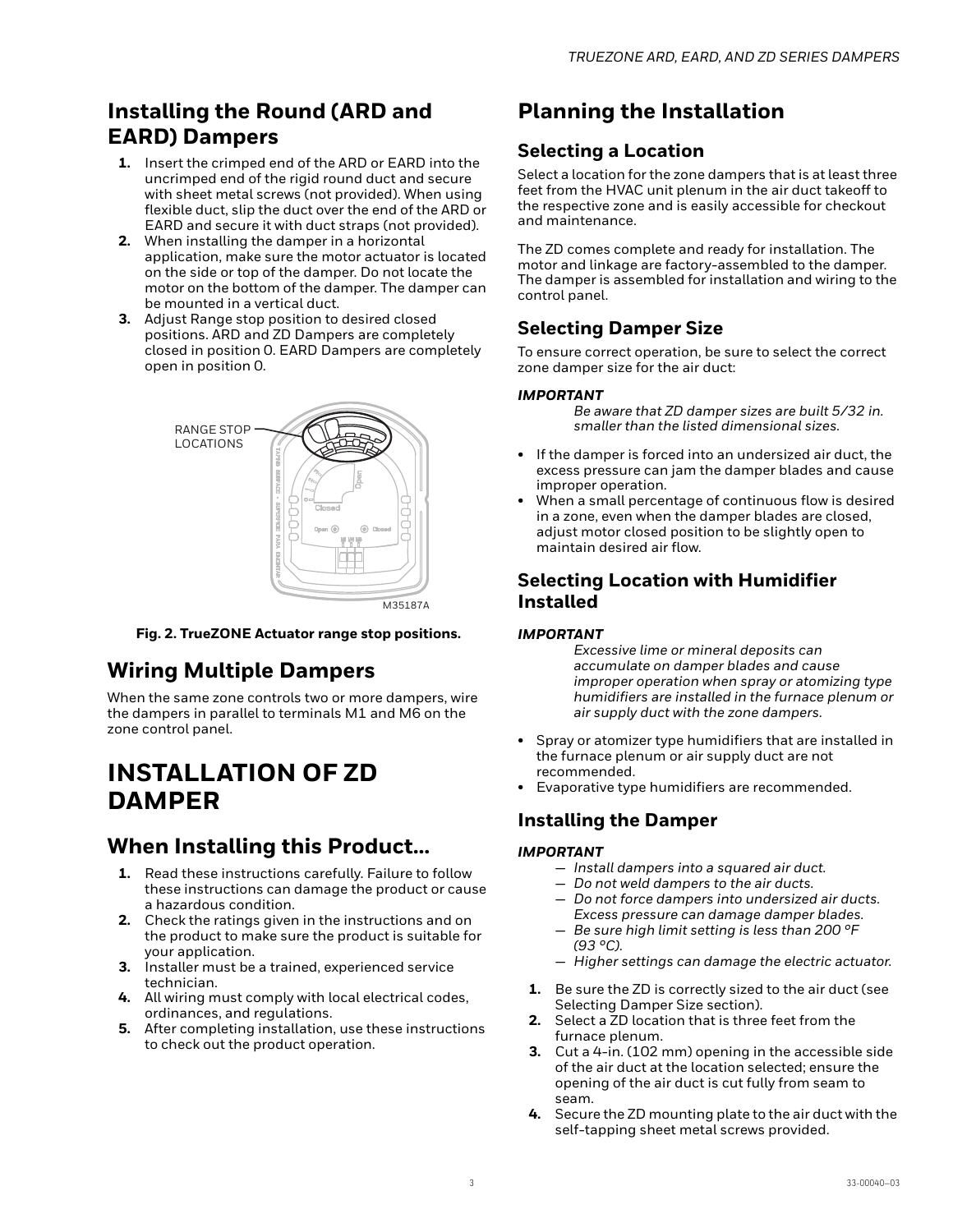# **WIRING**

# **CAUTION**

**Personal Electrical Shock Hazard. Can cause electrical shock or equipment damage.** Disconnect power before beginning installation.

The damper motor has a 24 Vac, 50/60 cycle, 8 VA rating. The spring-return ARD and ZD damper requires 24 Vac to M1 and M6 to power the damper closed. The damper then returns to its normal open position once power is removed. EARD damper requires 24 Vac to the two vent terminals to power the damper open. The damper then returns to its normal closed position once power is removed.

NOTE: Multiple dampers can be wired in parallel.

### **Wiring a Motor**

See Fig. 6 for motor wiring hookups for ARD and ZD Dampers.

#### **Changing Motor on ARD, EARD and ZD Dampers**

- **1.** Disconnect the motor wiring.
- **2.** Loosen the socket head cap set screw located between the faceplate and the motor coupling.
- **3.** Remove the motor.
- **4.** For ARD and ZD models: Ensure damper blade is in the open position. For EARD models: Ensure damper blade is in the
- closed position. **5.** Attach new motor to the coupling; be sure the standoff on motor is positioned in the grommet on the faceplate and the set screw is aligned with the motor shaft hole.
- **6.** Tighten the set screw.



**Fig. 3. EARD and W8150 wiring.**

#### **Wiring an EARD to a W8150**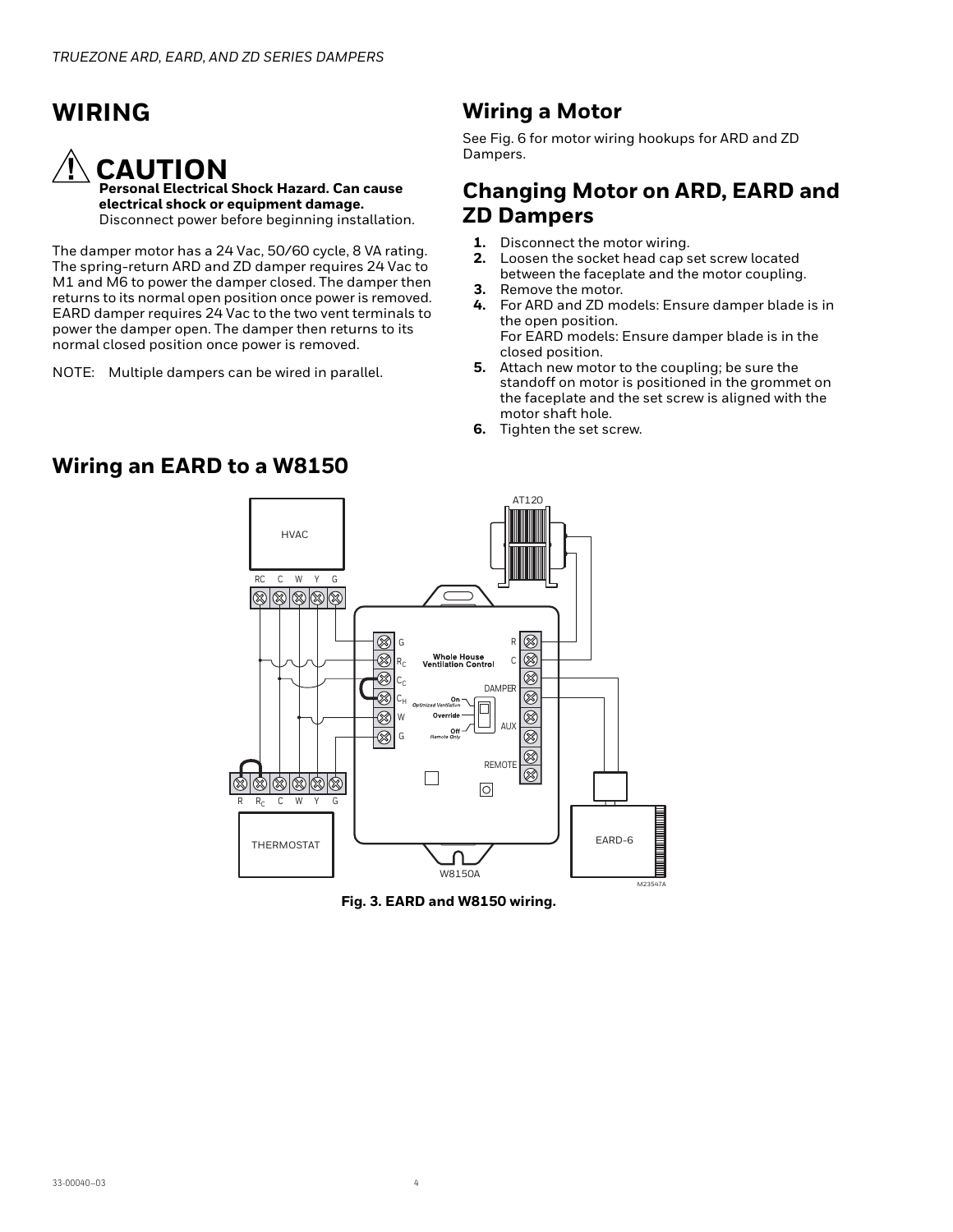

# **Wiring TH8321WF or TH8321R** *without* **EIM**

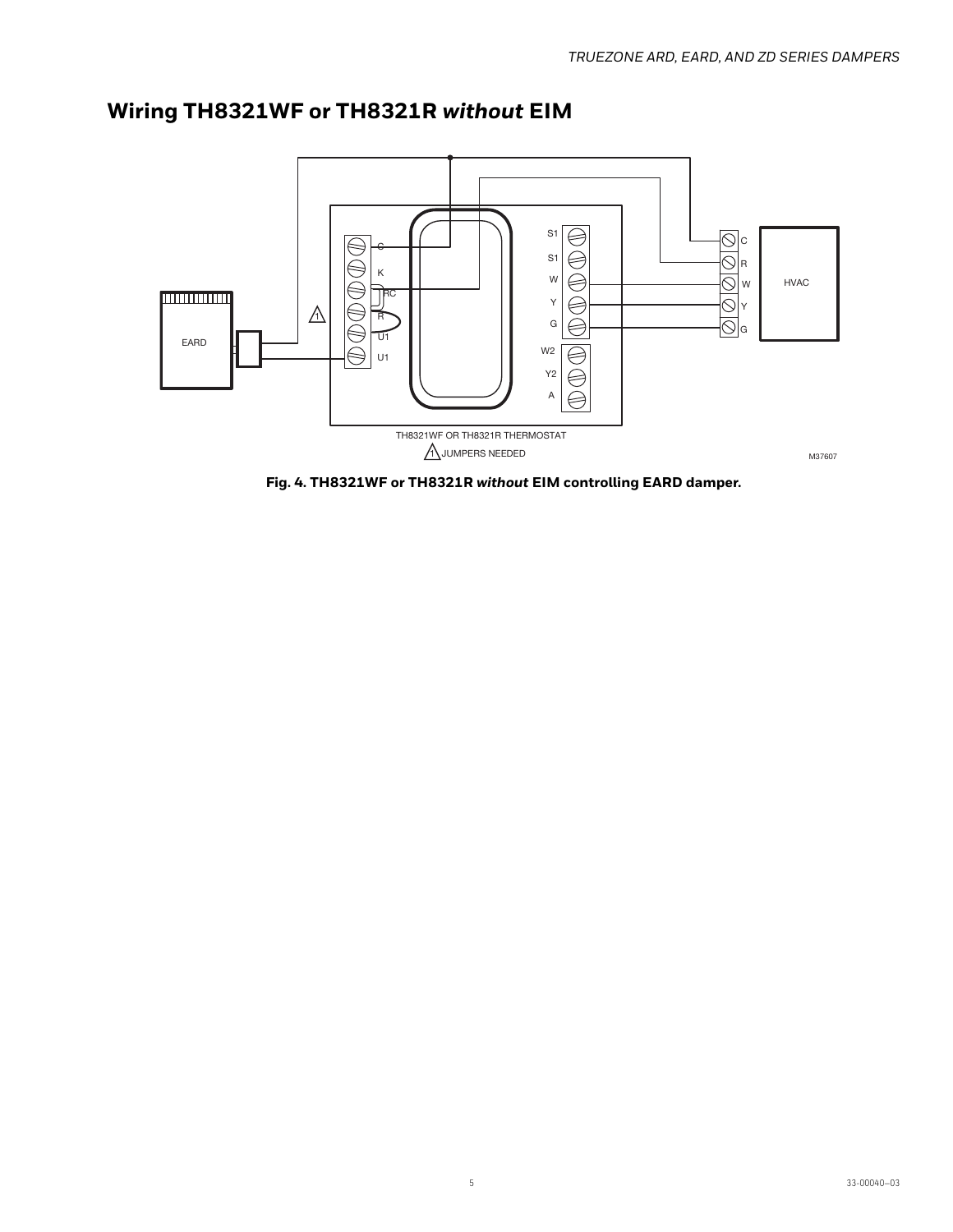



**Fig. 5. TH8321R or Prestige** *with* **EIM controlling EARD damper.**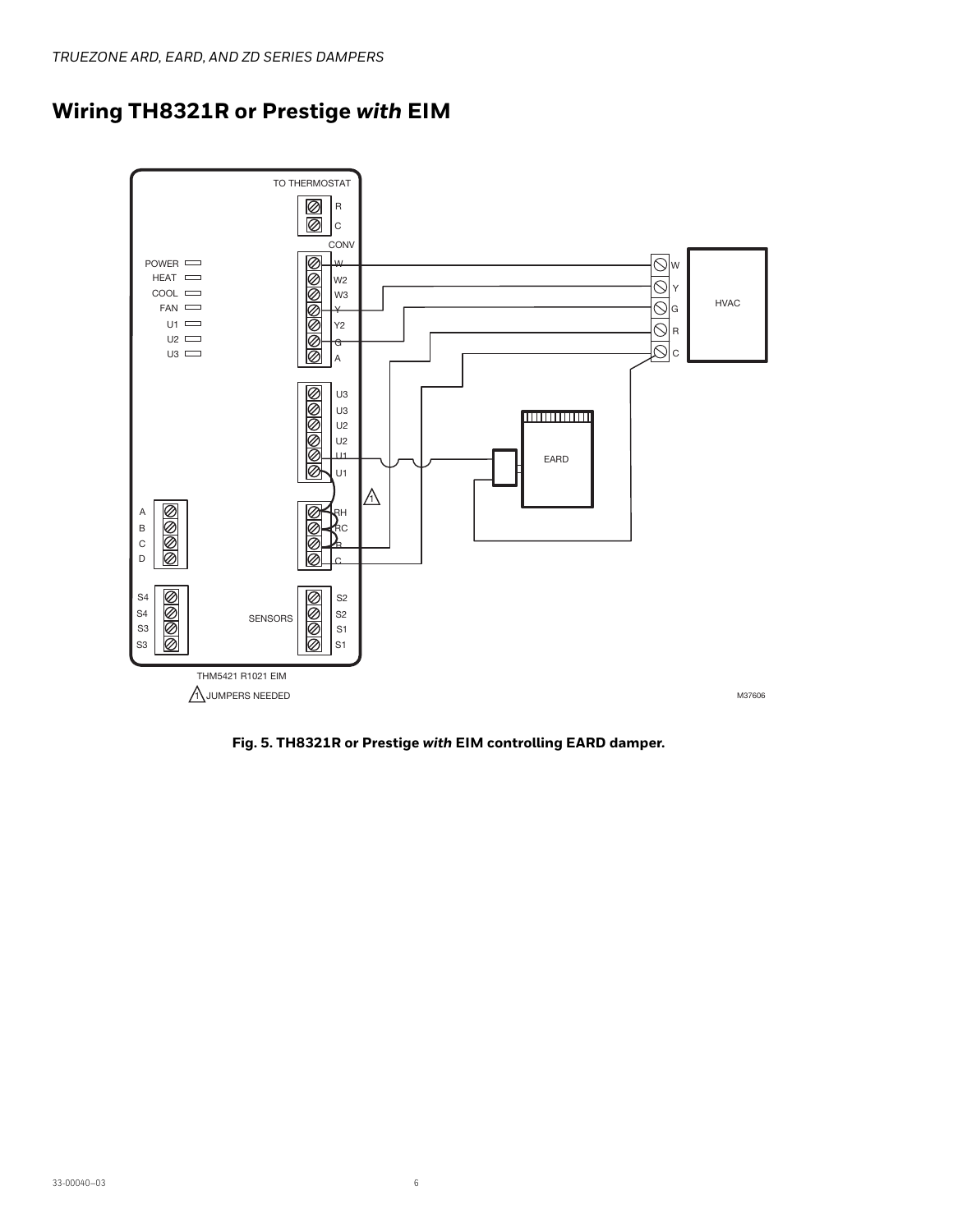# **CHECKOUT**

#### **To check out the ARD or ZD:**

- **1.** With 24 Vac applied to M1 and M6, observe the motor powering the damper to the closed position.
- **2.** With power removed, observe the damper returning to the normally-open position.

**3.** If the motor does not operate smoothly and without hesitation throughout the complete opening and closing stroke, examine the damper and the shaft for free rotation within the duct.

#### **To check out the EARD:**

- **1.** With 24 Vac applied to the motor, observe the indicator window shows the damper opening.
- **2.** When energized, verify that the actuator connection coupling rotates in a clockwise direction (as viewed from the operator base end) and that the damper shaft turns with the coupling.
- **3.** With power removed, observe the damper returning to the normally-closed position.
	- NOTE: To remove power, disconnect one wire from the motor.
- **4.** If the motor does not operate smoothly and without hesitation throughout the complete opening and closing stroke, examine the damper and the shaft for free rotation within the duct.

### **Wiring ARD or ZD Damper**

### **CAUTION Personal Electrical Shock Hazard.**

Can cause electrical shock or equipment damage. Disconnect power before beginning installation.

The ARD and ZD has a 24 Vac, 50/60 cycle, .32A motor. The ARD and ZD is wired to terminals M1 and M6 for power closed/spring return open, with an option for M4 wire to power LED light only. The ARD and ZD is a spring return damper that requires 24V to M1 and M6 to power the damper closed. When power is removed from the motor, the damper springs back to its normally-open position.



M37925 NOTE: WHEN INSTALLING ON OLDER MASTERTROL BOARDS SUCH AS THE MARK V, JUMPER M2-M5 ON THE PANEL.

#### **Fig. 6. Power closed spring return open ARD or ZD wiring.**

### **Wiring Multiple Dampers**

When the same zone controls two or more dampers, wire the dampers in parallel to terminals M1 and M6 on the zone control panel.

### **Wiring a Motor**

See Fig. 6 for typical motor wiring hookup.

NOTE: To remove power, disconnect one wire from the motor.